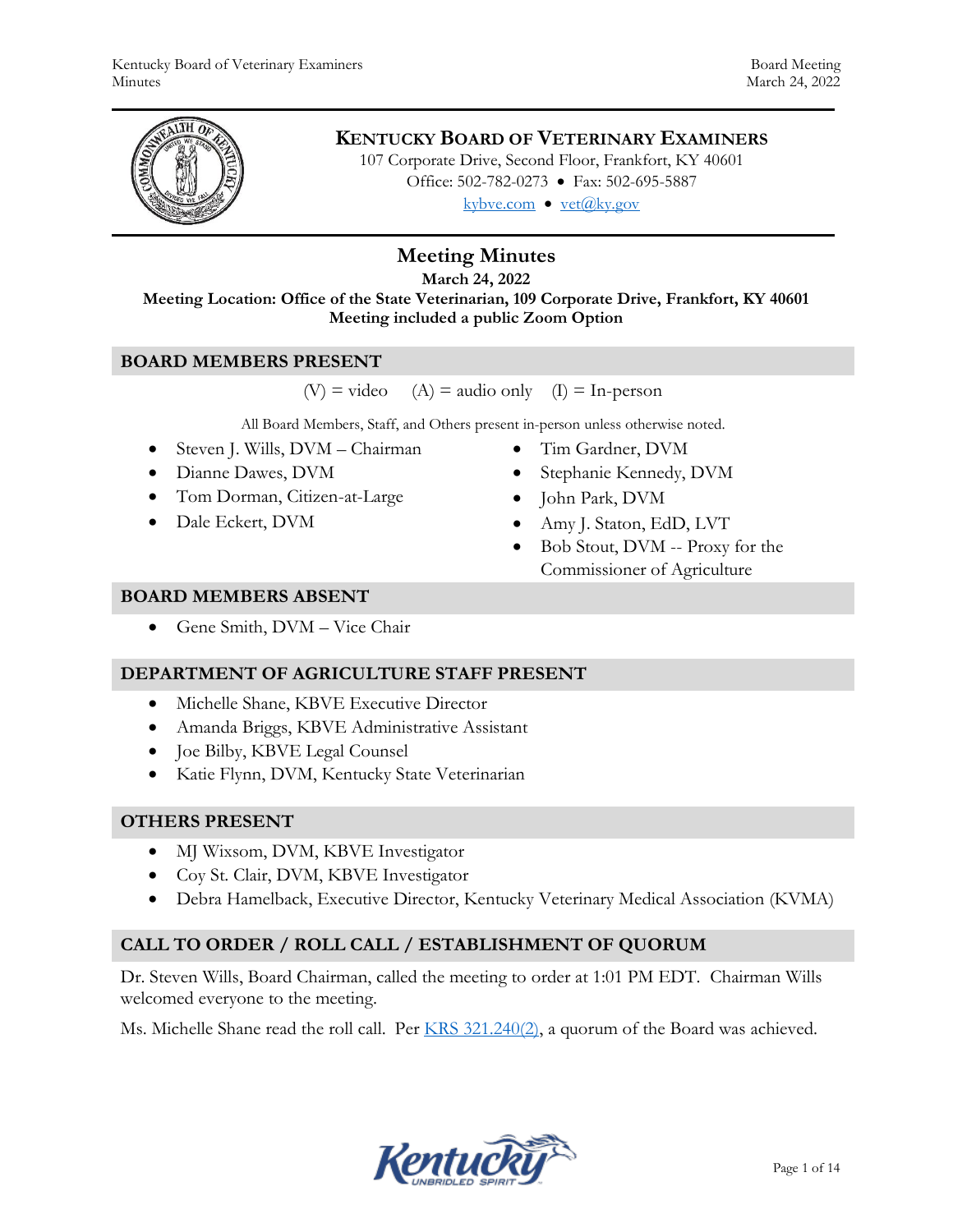## **CONFIRMATION OF PUBLIC NOTICE**

Ms. Shane confirmed the public notice for this meeting was sent on Tuesday, March 22, 2022, to the Kentucky Department of Agriculture (KDA) media contact list, and also posted on the KBVE website Meetings page.

#### **READING OF MISSION STATEMENT**

Ms. Shane read aloud the KBVE mission statement.

#### **CONSENT AGENDA**

- Board Meeting Minutes from January 27, 2022
- $\bullet$  Budget Expenditures since 1/27 meeting
- Applications Committee Report on New Applications
- Applications Committee Report on New CE Requests
- Licensure Status Report
- Approval of Board Per Diem and Mileage

**A MOTION** was made by Ms. Amy Staton to approve the consent agenda. The motion, seconded by Mr. Tom Dorman, passed unanimously.

## **Budget**

The budget expenditures and revenue approved are summarized for F.Y. 2022, July 1, 2021, through March 15, 2022, as follows:

- $\bullet$  F.Y. 2022
	- $\circ$  Receipts = \$83,189
	- $\circ$  Expenditures = \$273,744
	- o Current Balance =  $$1,005,845$

#### **Licensure Statue Report**

As of November 23, 2021, the KBVE database reports:

- Active Veterinarians  $= 2,561$
- $\bullet$  Inactive Veterinarians = 36
- Special Permits  $= 2$
- Active Veterinary Technicians = 495
- Inactive Veterinary Technicians =14
- Active Certified Animal Control Agencies  $= 50$
- Active Certified Animal Euthanasia Specialists = 152
- Inactive Animal Euthanasia Specialists  $= 33$

#### **Applications Committee Reports**

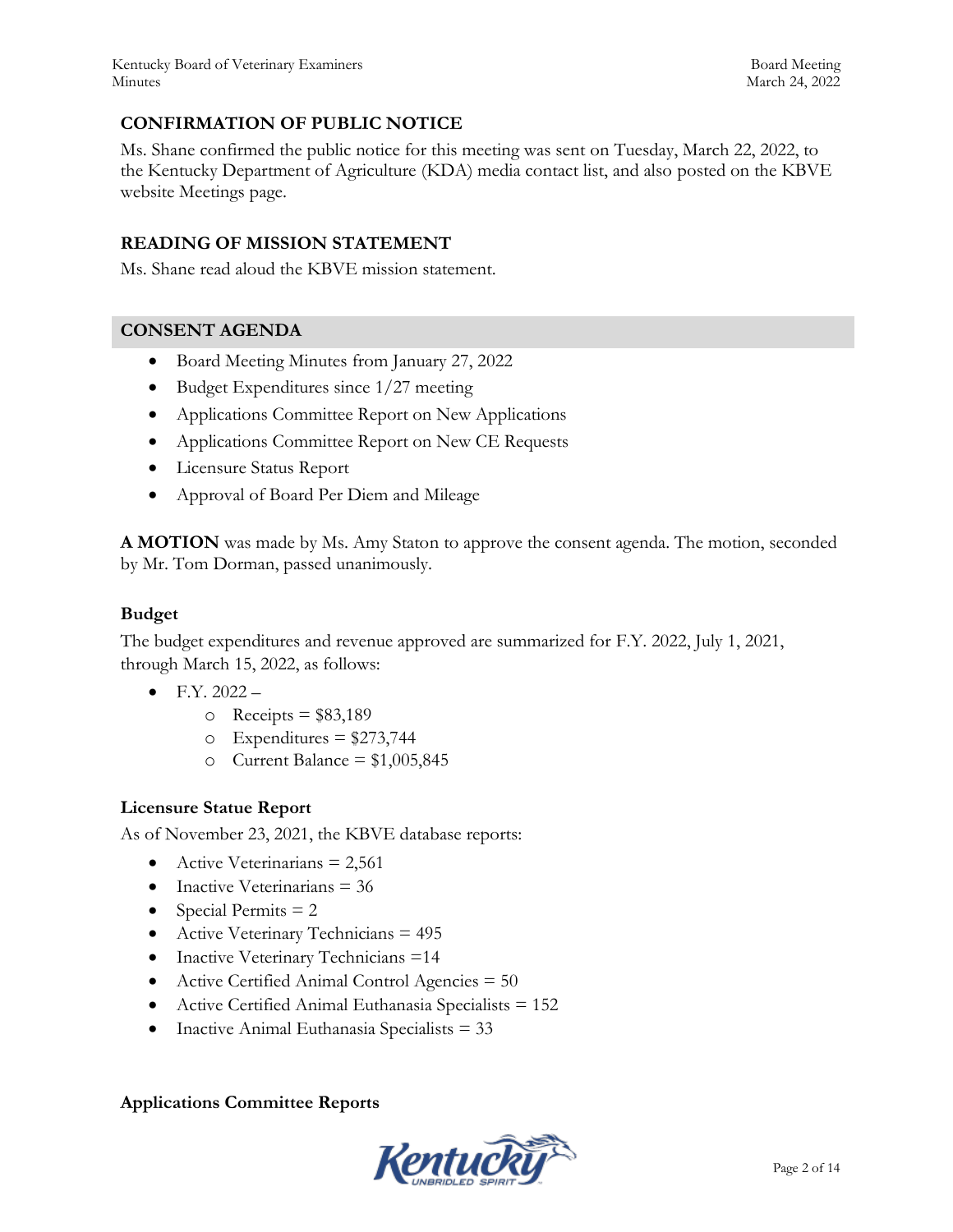- Report on New Applications
- Report on New CE Requests

The Applications Committee Reports are as follows in Table 1: Approved Applicants for Licensure and Certification, and Table 2: Approved CE Requests. The Board approved 35 veterinarian, 14 veterinary technicians, one (1) animal control agency, and two (2) animal euthanasia specialist applications. The Board approved CE requests for 251.25 hours of CE for veterinarians and 40.25 hours of CE for veterinary technicians.

| Table 1: Approved Applicants for Licensure and Certification |                   |                  |                     |                |  |
|--------------------------------------------------------------|-------------------|------------------|---------------------|----------------|--|
| Row<br>#                                                     | <b>First Name</b> | <b>Last Name</b> | <b>License Type</b> | App. Type      |  |
| 1                                                            | Seth G.           | Baker            | Veterinarian        | <b>New</b>     |  |
| $\overline{2}$                                               | Myriah B.         | Barnett          | Veterinarian        | <b>New</b>     |  |
| $\overline{\mathbf{3}}$                                      | Cassie A.         | Bowling          | Veterinarian        | <b>New</b>     |  |
| $\overline{4}$                                               | Brittany N.       | <b>Brangers</b>  | Veterinarian        | <b>New</b>     |  |
| 5                                                            | J. Dillion        | Bryson           | Veterinarian        | <b>New</b>     |  |
| 6                                                            | John P.           | Caldwell         | Veterinarian        | Endorsement    |  |
| $\overline{7}$                                               | Garrett C.        | Crooks           | Veterinarian        | Endorsement    |  |
| 8                                                            | Naaman M.         | Dyer             | Veterinarian        | Endorsement    |  |
| 9                                                            | Caroline D.       | Dyrdek           | Veterinarian        | <b>New</b>     |  |
| 10                                                           | Steven E.         | Epstein          | Veterinarian        | Endorsement    |  |
| 11                                                           | Kayla E.          | Ferrell          | Veterinarian        | <b>New</b>     |  |
| 12                                                           | Benjamin D.       | Flakoll          | Veterinarian        | Endorsement    |  |
| 13                                                           | Lillian M.        | Frantz           | Veterinarian        | <b>New</b>     |  |
| 14                                                           | Ollie B.          | Hensley          | Veterinarian        | New            |  |
| 15                                                           | R. Connor         | Huskey           | Veterinarian        | New            |  |
| 16                                                           | Jessica N.        | Jebe             | Veterinarian        | Special Permit |  |
| 17                                                           | Meredith L.       | Leary            | Veterinarian        | Endorsement    |  |
| 18                                                           | Emily B.          | McKinley         | Veterinarian        | <b>New</b>     |  |
| 19                                                           | Margaret A.       | Melton           | Veterinarian        | <b>New</b>     |  |
| 20                                                           | Kendel R.         | Mitchell         | Veterinarian        | <b>New</b>     |  |
| 21                                                           | Mallory B.        | Mize             | Veterinarian        | New            |  |
| 22                                                           | Kate H.           | Montgomery       | Veterinarian        | <b>New</b>     |  |
| 23                                                           | Taylor J.         | Montgomery       | Veterinarian        | <b>New</b>     |  |
| 24                                                           | Jessica P.        | Owens            | Veterinarian        | <b>New</b>     |  |
| 25                                                           | Samantha R.       | Poynter          | Veterinarian        | <b>New</b>     |  |
| 26                                                           | Elizabeth A.      | Pryor            | Veterinarian        | <b>New</b>     |  |
| 27                                                           | Lindsay E.        | Rice             | Veterinarian        | New            |  |

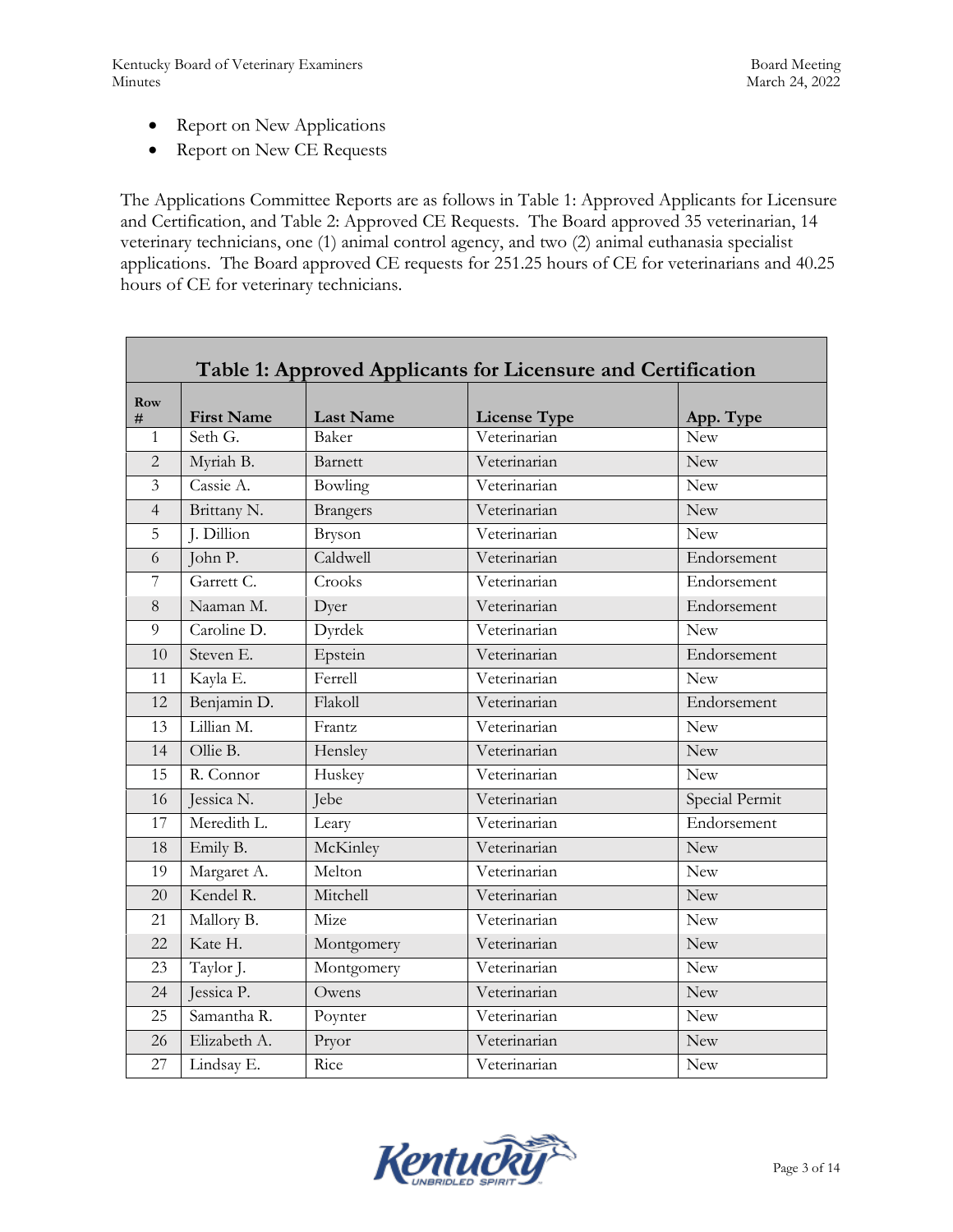r.

| Row<br># | <b>First Name</b>          | <b>Last Name</b> | <b>License Type</b>   | App. Type     |
|----------|----------------------------|------------------|-----------------------|---------------|
| 28       | Austin M.                  | Rogers           | Veterinarian          | <b>New</b>    |
| 29       | Alison R.                  | Roth             | Veterinarian          | Endorsement   |
| 30       | Ronald B.                  | Sams             | Veterinarian          | <b>New</b>    |
| 31       | Kaylee E.                  | Simms            | Veterinarian          | <b>New</b>    |
| 32       | Kristen I.                 | Stowell          | Veterinarian          | Endorsement   |
| 33       | Emily J.                   | Thatcher         | Veterinarian          | <b>New</b>    |
| 34       | Nathan L.                  | Wichmann         | Veterinarian          | <b>New</b>    |
| 35       | Jordan N.                  | Wills            | Veterinarian          | <b>New</b>    |
| 36       | Anne C.                    | Wood             | Veterinarian          | Endorsement   |
| 37       | Kathy A.                   | Boaz             | Veterinary Technician | <b>New</b>    |
| 38       | Bethany D.                 | Brinkman         | Veterinary Technician | <b>New</b>    |
| 39       | Heather M.                 | Conn             | Veterinary Technician | Reinstatement |
| 40       | Amelia A.                  | Cruz             | Veterinary Technician | Endorsement   |
| 41       | Olivia A.                  | Davis            | Veterinary Technician | <b>New</b>    |
| 42       | Nicole K.                  | Fontanetta       | Veterinary Technician | Endorsement   |
| 43       | Michael E.                 | Martin           | Veterinary Technician | <b>New</b>    |
| 44       | Savannah R.                | Martin           | Veterinary Technician | <b>New</b>    |
| 45       | Colleen N.                 | McAnally         | Veterinary Technician | <b>New</b>    |
| 46       | Cheryl L.                  | McEntee          | Veterinary Technician | Reinstatement |
| 47       | Carina R.                  | Miller           | Veterinary Technician | <b>New</b>    |
| 48       | Chloe M.                   | Pears            | Veterinary Technician | <b>New</b>    |
| 49       | Sarah J.                   | Pope             | Veterinary Technician | Reinstatement |
| 50       | Jayme M.                   | Richmond         | Veterinary Technician | <b>New</b>    |
| 51       | Ronald T.                  | Burgin           | Euthanasia Specialist | <b>New</b>    |
| 52       | Brandy N.                  | Nichols          | Euthanasia Specialist | Reinstatement |
| 53       | Hart County Animal Shelter |                  | Animal Control Agency | <b>New</b>    |

| <b>Table 2: Approved CE Requests</b>                                                  |                                              |                       |                                     |                       |
|---------------------------------------------------------------------------------------|----------------------------------------------|-----------------------|-------------------------------------|-----------------------|
|                                                                                       |                                              |                       | <b>CE Hours</b><br><b>Requested</b> |                       |
| <b>Course Title</b>                                                                   | Sponsor / Provider                           | <b>Vet</b>            | <b>Vet</b><br><b>Techs</b>          | Date of<br>Program(s) |
| Beef & Bourbon                                                                        | Boehringer Ingelheim                         | 3                     |                                     | 2/15/2022             |
| The Other Half of the Story:<br>Advancement in Small Animal Vaccines<br>and Protocols | Boehringer Ingelheim                         | $\overline{2}$        | $\mathcal{D}_{\mathcal{L}}$         | 5/3/2022              |
| Practical Updates in Canine & Feline<br>Dentistry                                     | Cincinnati Veterinary Medical<br>Association | $\mathcal{D}_{\cdot}$ |                                     | 3/3/2022              |

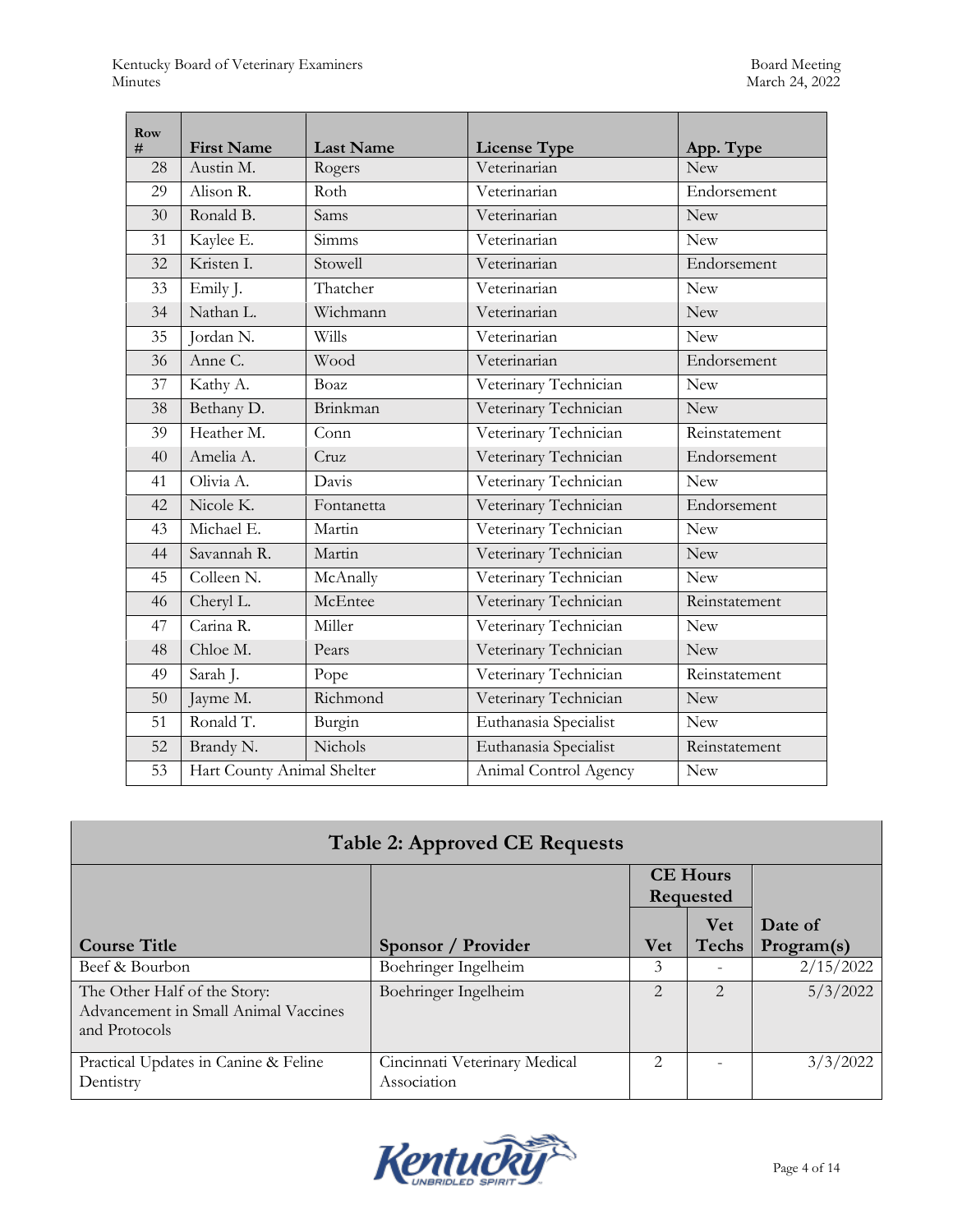|                                                                                                                     |                                                      |                | <b>CE Hours</b><br>Requested |                            |
|---------------------------------------------------------------------------------------------------------------------|------------------------------------------------------|----------------|------------------------------|----------------------------|
| <b>Course Title</b>                                                                                                 | Sponsor / Provider                                   | <b>Vet</b>     | <b>Vet</b><br><b>Techs</b>   | Date of<br>Program(s)      |
| Mentorship: From Good to Great                                                                                      | Greater Louisville Veterinary<br>Medical Association |                |                              | 4/5/2022                   |
| Thirty-seventh Twin Lakes Veterinary<br>Conference                                                                  | Jackson Purchase Veterinary<br>Medical Association   | 15             | 15                           | $5/21 - 22/2022$           |
| One Health Triangle: Connecting the<br>Dots                                                                         | Kentucky Department of<br>Agriculture                | 6.25           | 6.25                         | 2/24/2022                  |
| The Essentials of Animal Chiropractic                                                                               | Options for Animals                                  | 205            |                              | $10/6/2021$ -<br>2/20/2022 |
| Dr. Melissa Smith: Generating high quality<br>reference genomes and transcripomes for<br>experimental animal models | UK Gluck Equine Research Center                      | $\mathbf{1}$   |                              | 3/24/2022                  |
| Equine Rotavirus Workshop                                                                                           | UK Gluck Equine Research Center                      | 4              | 4                            | 7/19/2021                  |
| 2022 Winter Food Animal Conference                                                                                  | UK Veterinary Diagnostic Lab                         | 8              | 8                            | 2/24/2022                  |
| Efficient Dermatology / How Veterinary<br>Practices can compete with the staffing<br>and compensation crisis        | Zoetis                                               | $\overline{4}$ | 4                            | 4/8/2022                   |

## **BUSINESS AGENDA**

#### **BUDGET MATTERS**

 $\bullet$  Contracts –

#### o **RFP for Trainers for 16-hour Certified Animal Euthanasia Course**

- Selected vendor can cover the entire state
- Expect to offer quarterly trainings, or more frequently if need arises

**A MOTION** was made by Dr. John Park to approve the contracting with the recommended vendor for the Trainers for 16-hour Certified Animal Euthanasia Course PSC, as follows.

 Illinois Federation of Humane Societies at a cost of \$50 / hour for course development (est. 25 hours), supplies not to exceed \$2,000, and \$3,000 per course offering.

The motion, seconded by Dr. Tim Gardner, passed unanimously.

#### o **RFP for Legal Services**

**A MOTION** was made by Dr. Dale Eckert to approve contracting with attorney Mark Brengelman under the terms provided in the KBVE RFP for Legal Services for the new Legal Services PSC. The motion, seconded by Mr. Dorman, passed unanimously.

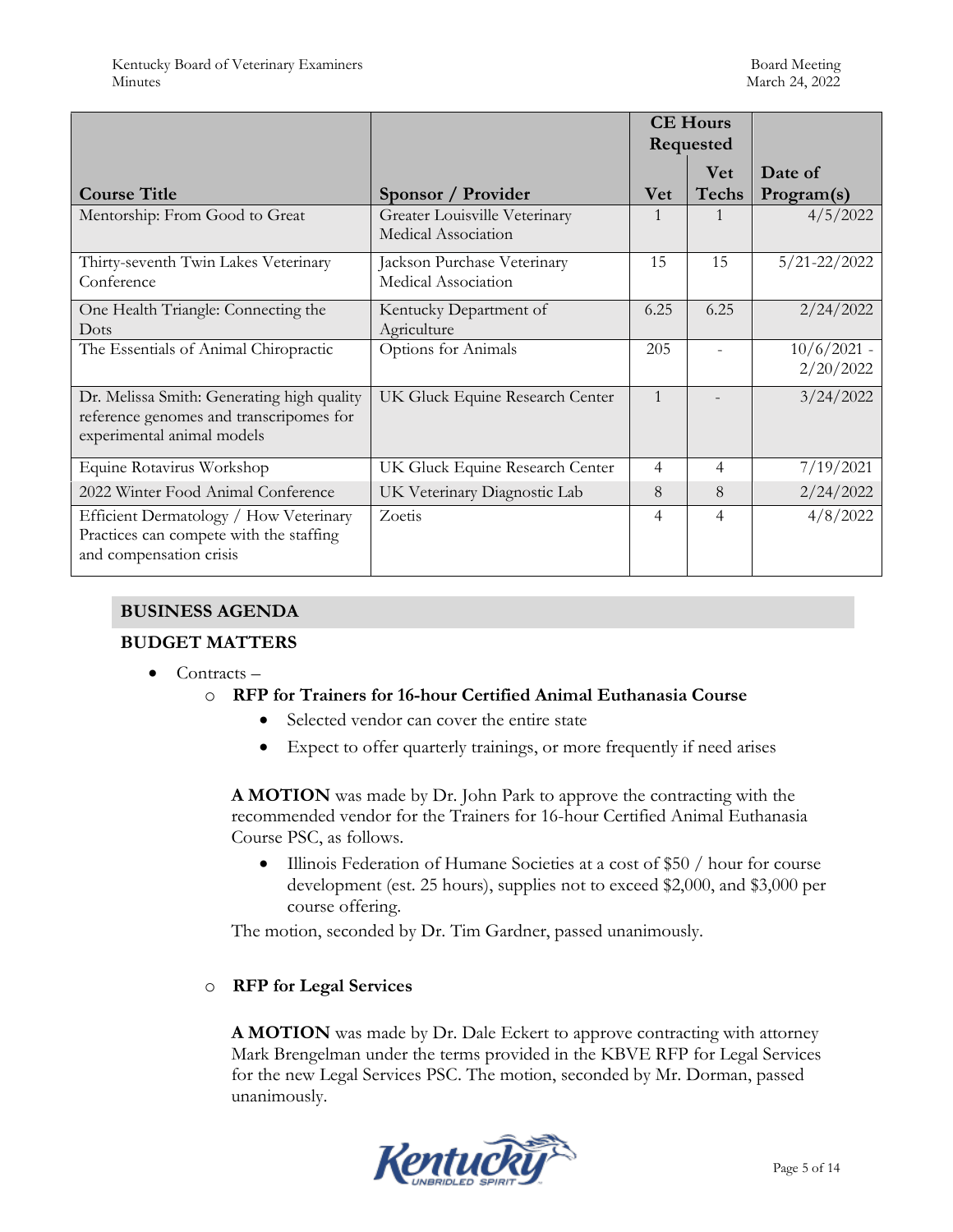#### **Constant Contact**

**A MOTION** was made by Dr. Dianne Dawes to approve an email distribution subscription service not to exceed \$650 annually to the Constant Contact email service through Insight, a government service provider. The motion, seconded by Dr. Park, passed unanimously.

## **Board Retreat Pricing**

Budget Committee reviewed options provided by Ms. Shane, including four private vendors and two state parks. Committee selected Elk Creek Hunt Club and Resort as able to provide all required services, as well as being most economical choice.

**A MOTION** was made by Dr. Gardner to approve costs for the Board Retreat, including lodging, meeting space, food, and team building exercises provided by Elk Creek Hunt Club and Resort not to exceed \$8,000. The motion, seconded by Dr. Park, passed unanimously.

#### **Rush Print job on stakeholder meeting announcements**

**A MOTION** was made by Dr. Park to approve costs for a rush print job in the amount of \$1,430, plus the cost of postage to distribute an announcement to all licensees about KBVE-KVMA stakeholder meetings to gather feedback on the Practice Act Modernization Proposal. The motion, seconded by Dr. Kennedy, passed unanimously.

#### **Exhibiting materials –**

- $\degree$  Banner stand = \$309.75
- $\circ$  Tabletop displays = \$66
- $\circ$  Table covers (imprinted cloth and runner) = \$418.74

**A MOTION** was made by Dr. Gardner to approve the purchase of exhibiting materials, including a KBVE banner stand, several tabletop displays, and an imprinted table cover and imprinted runner, not to exceed \$800. The motion, seconded by Ms. Staton, passed unanimously.

## **Federation of Associations of Regulatory Boards (FARB) – Annual Conference Travel**

Ms. Shane discussed the potential of future expenses for engaging with the FARB Annual Conference.

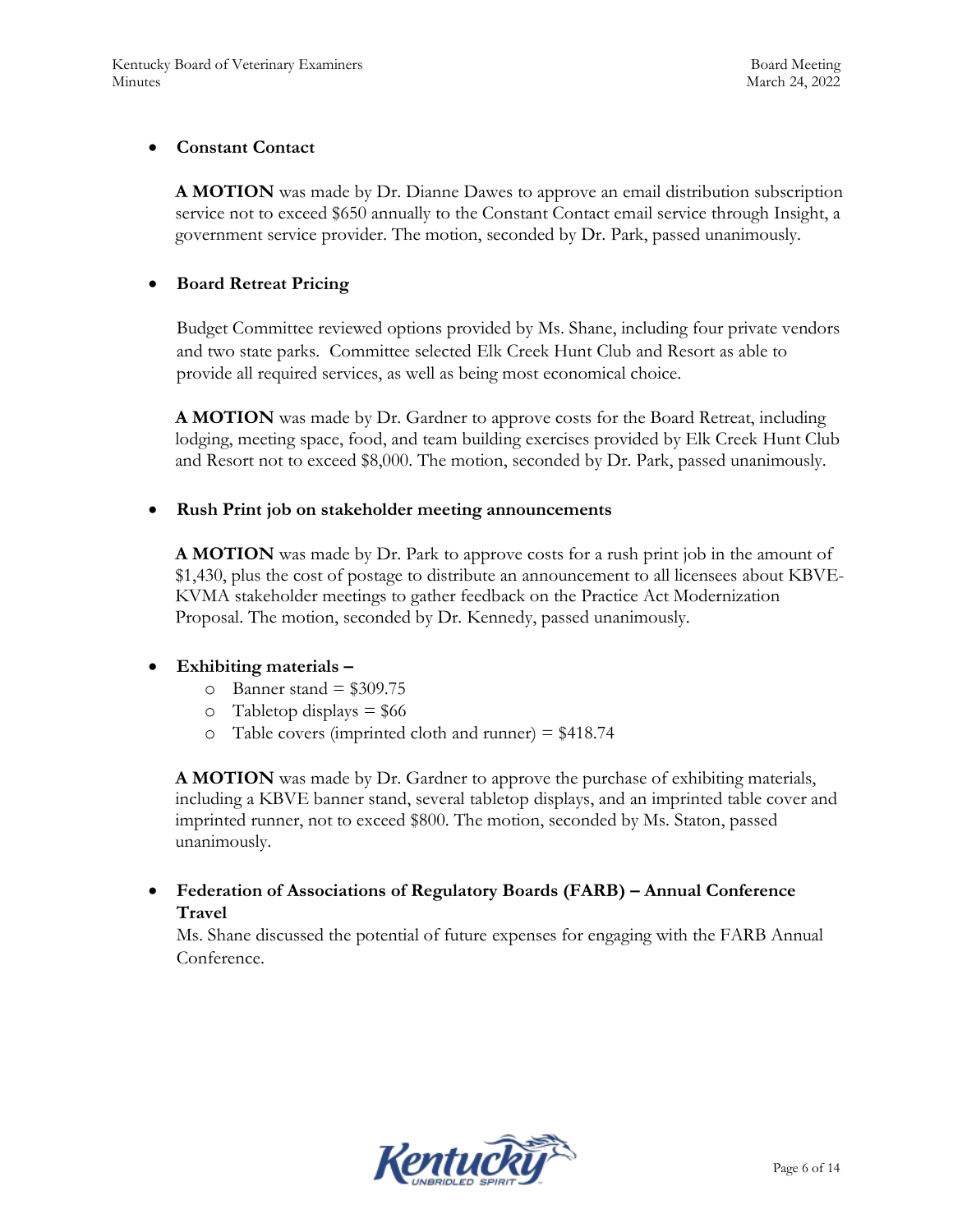## **GUEST SPEAKERS**

#### **Dr. Katie Flynn, Kentucky State Veterinarian**

- o Ongoing search for new Deputy State Veterinarian
- o December 2021 tornados in Western Kentucky
	- Lost two hatcheries, a feed mill, twenty commercial barns
	- Several non-commercial facilities impacted
- o At the state level, OSV is designated Emergency Management ESF 11 for all agriculture in Kentucky
- o High Path Avian Influenza (HPAI) in Kentucky
	- Same area as tornado, which is making response more complicated
	- In 17 states, depopulated almost 13 million birds across those states, both commercial and backyard
	- Point source (origins) migratory bird; i.e., no transmission barn to barn
	- 12 poultry houses impacted, depopulated 240,000 birds
	- Depopulated turkeys (56,000 birds)
	- Fulton Control Zone was 10 km, crossed state boarder into Tennessee. Extra testing and biosecurity required in control zone
		- 59 backyard premises, 22 in Kentucky, and
		- Six (6) additional commercial operators
	- Webster Area Control Zone was a second control zone
	- Both Control Zones were released on March 12 and 15
- o OVS is experiencing acute staff shortages, including emergency staff
	- **Shortage of emergency response veterinarians and coordinators**
	- Will be worse when UDSA staff gets pulled to other states
	- **Pay grades below market are an ongoing challenge, especially for Emergency** Coordinators and Veterinarians
- o Rabbit Hemorrhagic Disease Virus 2 (RHDV2) update
	- Kentucky OSV has no authority over rabbits
	- **Working closely with USDA**
	- Vaccine is a conditional licensed product OSV does have approval authority on vaccine

## **Debra Hamelback, KVMA**

- o Legislative Update:
	- HB 319 interpersonal violence, and possession of a cat or dog
	- $\blacksquare$  HB 20 Torture of a cat or dog felony
	- $\blacksquare$  SB 125 Cost of Care
- o Better grassroots organization needed for movement in the legislature, as opposing groups are very vocal
- o Tornado Relief Funds three applicants to receive funds
- o KVMA Printed Newsletter
- o KVMA Mid-America Conference, Sept 23 25 at Belterra Resort, IN

The board took a respite break from 2:11- 2:25 PM.

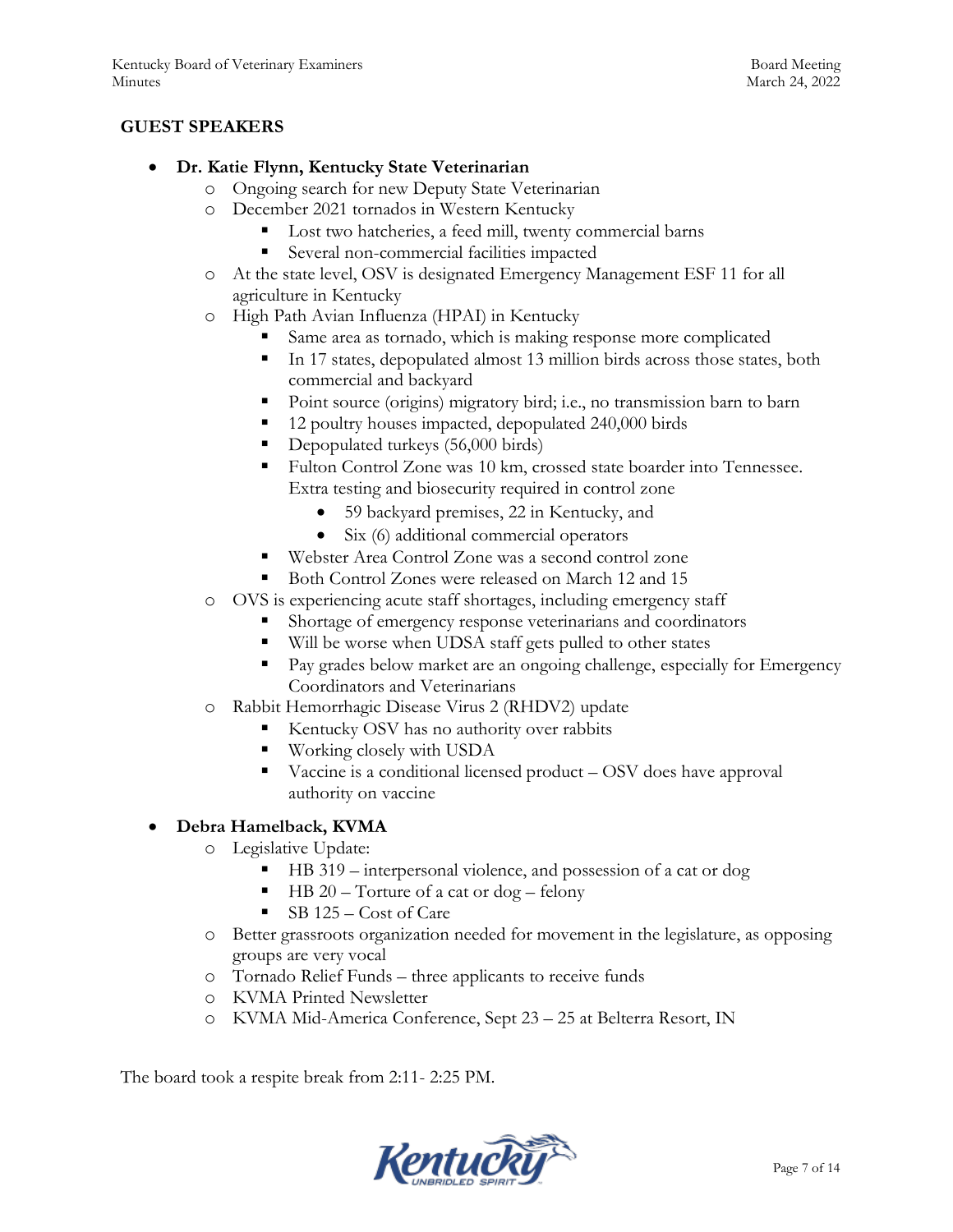#### **OLD BUSINESS**

#### **KBVE Committee Assignments for 2022**

- o Dr. Wills would like see Board Members begin rotating positions to ensure continuity as new members are appointed
- o Dr. Gene Smith to move to Applications Committee
- o Ms. Staton to move to Complaints Screening Committee

#### **AAVSB Updates**

#### o **Call for Nominations**

**A MOTION** was made by Dr. Dawes to nominate Ms. Michelle Shane to the AAVSB Board of Directors. The motion, seconded by Ms. Staton, passed unanimously.

#### o **E.D. / Registrar Quarterly Meeting**

Ms. Shane provided an update on the discussion during the AAVSB E.D./Registrar Quarterly Meeting. Topics included outreach to students and state rules and pending legislation on telehealth, as well as legal challenges to the in-person VCPR requirement.

- **OSV Partnership Meeting** Rescheduled for May 12
- **Kentucky County Judge/Executive Association (KCJEA) and Kentucky Magistrates & Commissioners Association (KMCA) joint meeting in June**
	- o KBVE submitted proposal requesting to be on agenda

#### **APPLICATIONS COMMITTEE REPORT**

Dr. Gardner, Dr. Stephanie Kennedy, and Ms. Staton provided an update from the Applications Committee Update.

 Members of the Board discussed a new LVT application, where the candidate was previously licensed by KBVE under the old regulations (201 KAR 16:010 – 16:110). At that time, applicants were not required to pass the VTNE. This candidate has not taken the VTNE but requested to be licensed again by the KBVE under grandfathering.

**A MOTION** was made by Dr. Dawes to conditionally approve this applicant for licensure pending a CA verification letter showing no discipline. The motion, seconded by Dr. Kennedy, passed unanimously.

 Members of the Board discussed a Special Permit request from an ECFVG candidate who is unable to register for the final portion of the program's Clinical Proficiency Examination (CPE) until fall 2022. The candidate is already under a Special Permit; this application is to renew the permit.

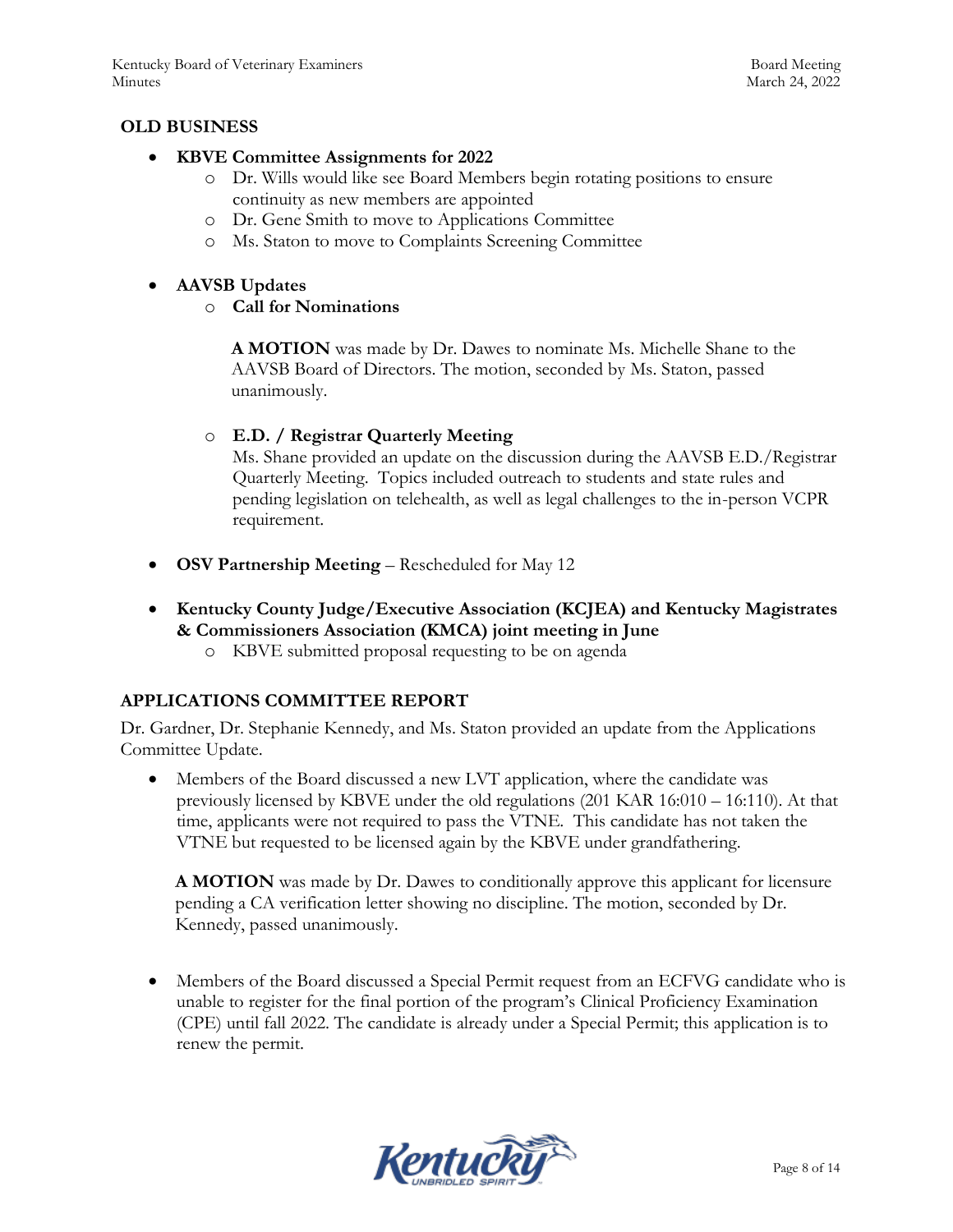**A MOTION** was made by Dr. Gardner to approve this candidate's renewal of the Special Permit prior to registration for final section of CPE due to registration not opening until Fall 2022. The motion, seconded by Dr. Kennedy, passed unanimously.

 Committee Members added a late arrival veterinary application to the New Applicants Report

Ms. Shane provided updates from the Board Office.

- Auburn Graduates on target to provide licensure to new graduates on day of graduation
- LMU Graduates appointment to discuss new graduate partnership  $3/25$
- Tuskegee Repeated attempts unsuccessful to connect

#### **WELLNESS COMMITTEE REPORT**

Mr. Tom Dorman presented the Wellness Committee Report.

#### **EDUCATION AND OUTREACH COMMITTEE**

- KVMA E&O contract schedule
	- o First meeting Sun, June 5 Buffalo Trace Meeting
	- o Other dates developing

#### **GOVERNMENT AFFAIRS COMMITTEE**

- **Practice Act Update** 
	- o KVMA Stakeholder Meetings Schedule

| Date                           | <b>KVMA Region</b>   | Location                                                                                                          |  |
|--------------------------------|----------------------|-------------------------------------------------------------------------------------------------------------------|--|
| Tuesday,<br>March 29th         | South Central        | WKU L.D. Brown Ag Expo Center<br>406 Elrod Road<br>Bowling Green, KY                                              |  |
| Wednesday,<br><b>April 6th</b> | <b>Buffalo Trace</b> | <b>Derrickson Agricultural Complex</b><br>25 MSU Farm Dr<br>Morehead, KY 40351                                    |  |
| Tuesday,<br><b>April 12</b>    | Greater Louisville   | UofL Horn Auditorium - Room 106<br>Harry Frazier Hall - South Wing<br>110 W. Brandeis Ave<br>Louisville, KY 40208 |  |
| Thursday,<br>April 14th        | Central              | <b>UK Veterinary Diagnostic Lab</b><br>1490 Bull Lea Rd<br>Lexington, KY 40511                                    |  |
| Tuesday,<br>April 19th         | West Central         | <b>Hopkins Co. Extension Office</b><br>75 Cornwall Dr<br>Madisonville, KY 42431                                   |  |

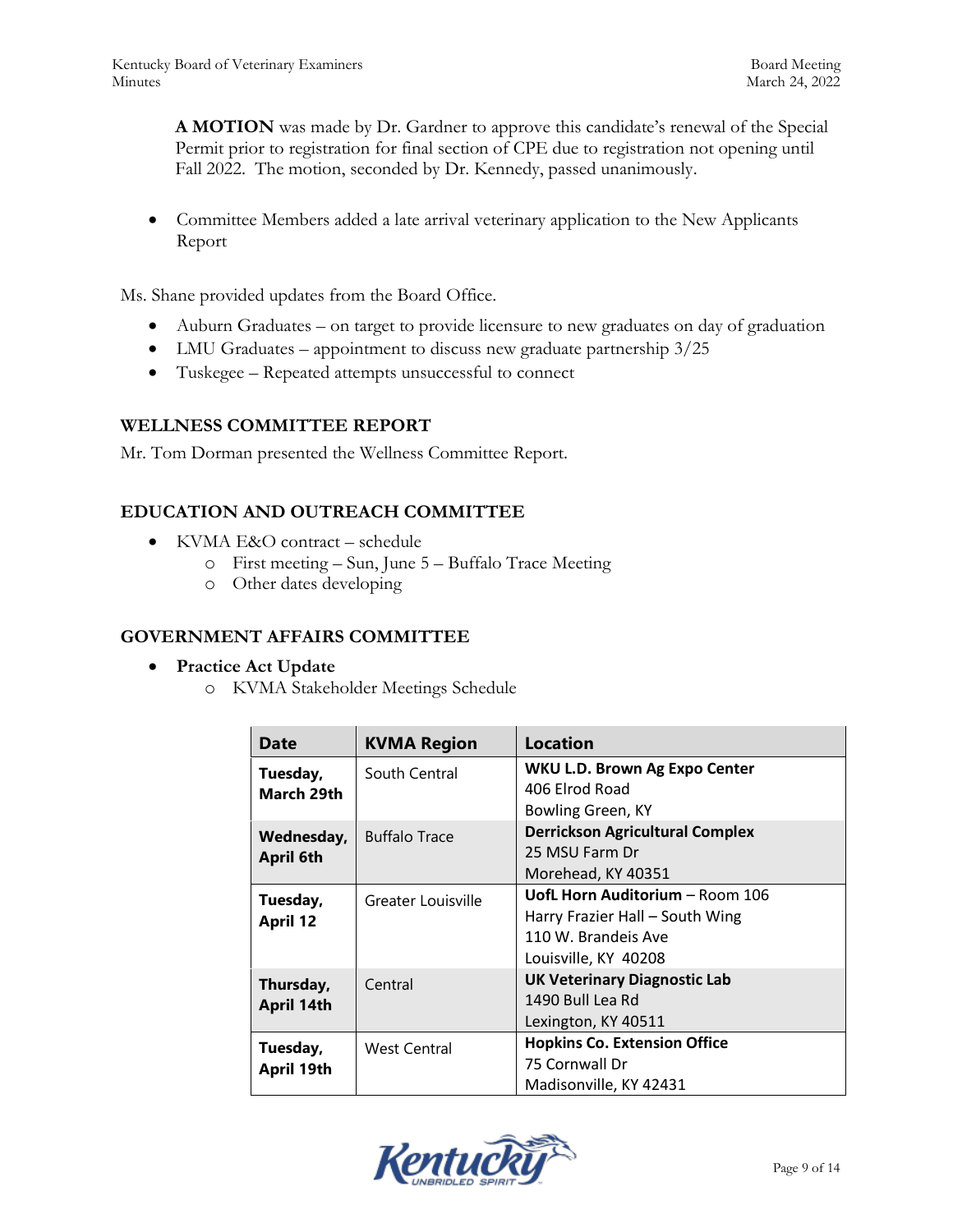| Date                          | <b>KVMA Region</b> | Location                                                                                                                               |
|-------------------------------|--------------------|----------------------------------------------------------------------------------------------------------------------------------------|
| Tuesday,<br><b>April 26th</b> | Jackson Purchase   | <b>Emerging Technology Center</b><br>5100 Blandville Rd<br>Paducah, KY 42001                                                           |
| Thursday,<br>April 28th       | Southeast          | Zoom only<br>*Limited to 100 participants                                                                                              |
| Wednesday,<br><b>May 18</b>   | Northern Kentucky  | <b>Boone County Extension Office</b><br>1824 Patrick Drive<br>Burlington, KY 41005                                                     |
| Tuesday,<br>May 31            | <b>KAFP</b>        | <b>UK Veterinary Diagnostic Lab</b><br>1490 Bull Lea Rd<br>Lexington, KY 40511                                                         |
| Wednesday,<br>June 1          | Lincoln Trail      | <b>Elizabethtown Community College</b><br>James S. Owen Building (JSO)<br>Room 112<br>600 College Street Rd<br>Elizabethtown, KY 42701 |

Chairman Wills encouraged all Members of the Board to attend one or more stakeholder meetings. He indicated he would attend all meetings except one where he had a scheduling conflict. Dr. Gardner signed up for South Central, Dr. Dawes for West Central, and Mr. Dorman for the Southeast meeting.

There are already approx. 50 RSVPs for the ten (10) meetings, beyond the meeting organizers.

Chairman Wills and Ms. Shane discussed meeting organization and possible stakeholder responses.

- o Kentucky HSUS, HSUS, and HSVMA requested to meet with a small group of KBVE on April 28. Chairman Wills, Dr. Park, and Dr. Dawes will attend.
- o Chairman Wills directed that efforts to outreach key Kentucky organizations be increased.

#### **Policy Discussion – Telehealth**

- o Members of the Board discussed local and national issues around telehealth and the requirement to establish a VCPR in-person. References:
	- The Detroit News, March 17, 2022, "House OKs expansion of veterinary telehealth, bucking some vet groups" by Beth LeBlanc
	- Florida, Michigan, Nevada legal battles over legislation with Dutch.com
	- protectingthepets.com

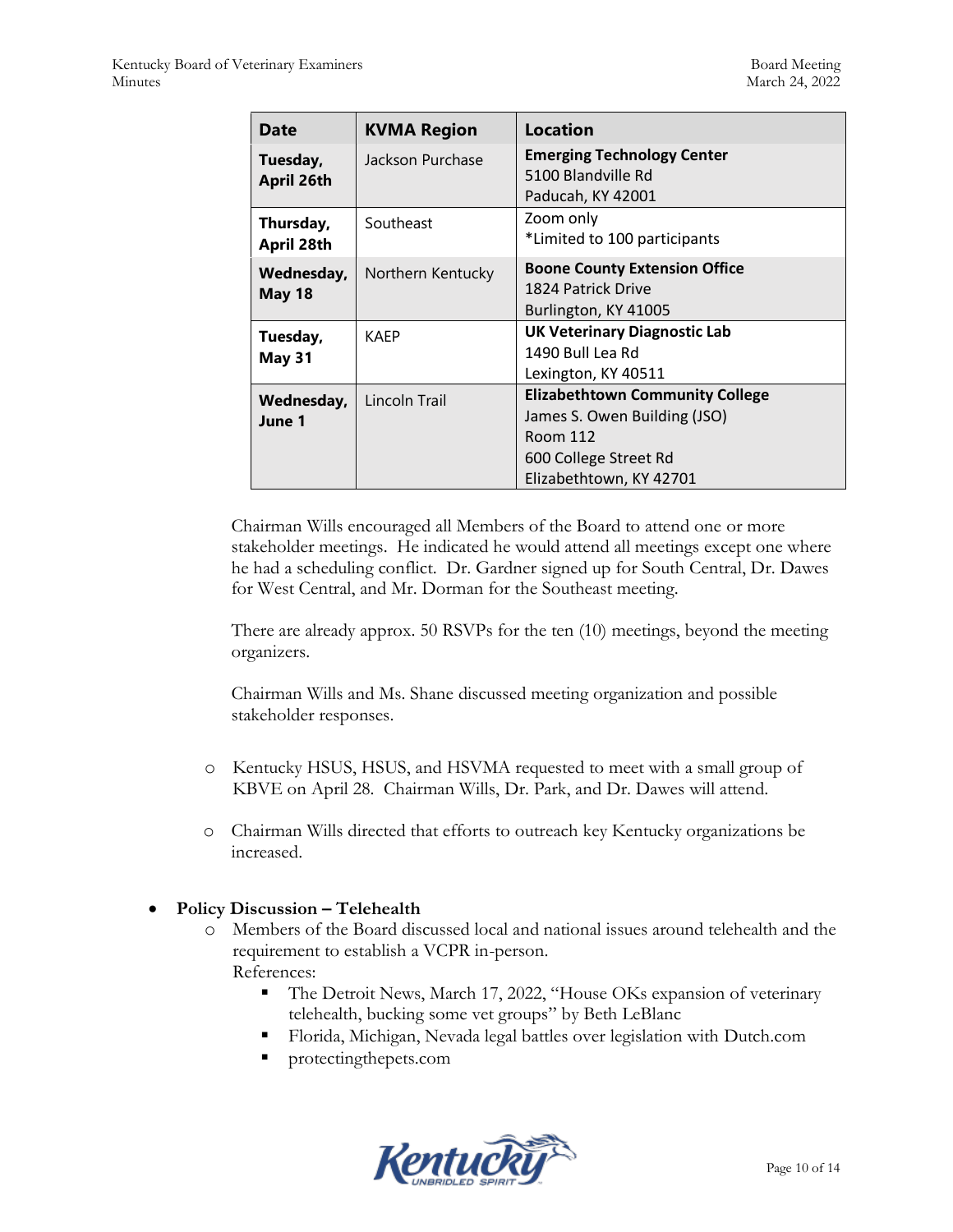#### **Proposed KBVE Regulations**

o Tabled until June Board Retreat.

#### **Dispensing of 503B Products**

- o Ms. Shane presented a proposed edit to 201 KAR 16:600 which would add language requiring all licensees to follow state and federal laws not detailed in the Kentucky Veterinary Medicine Practice Act related to dispensing.
- o This proposed edit was tabled for discussion at the June Board Retreat.

#### **Proposed Policies**

Members of the Board reviewed and discussed the following proposed policies.

o **KBVE Policy No. 2201** – Provisional licensure for Applicants with Limited Outstanding Application Materials.

**A MOTION** was made by Dr. Park to adopt KBVE Policy No. 2201, with minor edits, as discussed. The motion, seconded by Dr. Gardner, passed unanimously.

Chairman Wills directed Ms. Shane to post the policy on the board's website.

o **KBVE Policy No. 2202** – Requirements for Temporary Clinics

After discussion, the board decided to outreach to some veterinarian licensees that work in temporary clinics and to the companies that coordinate their deployment. The board would like to know:

- List of all businesses with whom they contract with to provide services
- List of all veterinarians who provide the services
- List of clinics with formalized agreements for follow-up care

Members of the Board would like to understand how veterinarians that are assigned to work in multiple counties on the same day are available for patient follow-up care.

This issue has been tabled until more information can be collected.

#### **Meeting with Animal Control Advisory Board (ACAB)**

Ms. Shane met with the ACAB on Thursday, March 3 to present the KBVE Practice Act Modernization proposal and discuss overlap of KBVE-ACAB scope.

Ms. Shane is working to set-up an informal meeting between boards. Dr. Smith and Dr. Kennedy volunteered to meet with Members of the ACAB.

#### **Policy Discussion – Equine Dental**

Chairman Wills directed that Members of the Board begin exploring ways to address this outstanding issue. Outreach to begin at the KBVE-KVMA KAEP meeting at the end of the May. Following that meeting, plan to set-up a working group with KAEP and others to

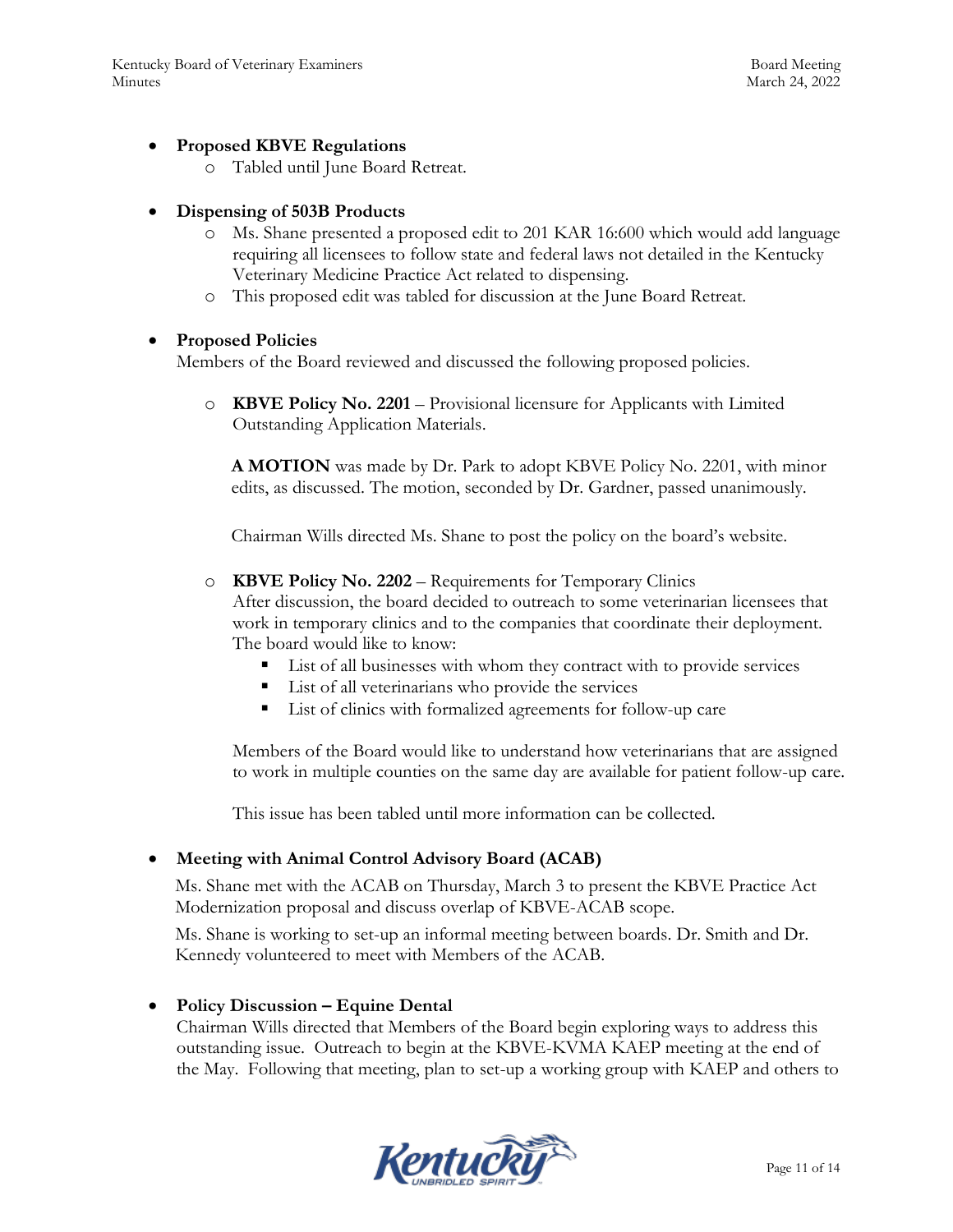explore solutions to this issue in-depth. Target July meeting, to include Chairman Wills and Dr. Park.

#### **Policy Discussion – Teletriage services and after-hours care**

- o Chairman Wills reached out to Guardian Pet, but could not get a meeting until next week
- o Discussion tabled until future meeting

#### **INVESTIGATOR REPORTS**

Periodic Shelter Inspections presented by Dr. MJ Wixsom, Board Investigator.

- Lewis County Animal Shelter (Certificate No. 147230)
- Lexington Humane Society (Certificate No. 149250)

## **COMPLAINTS SCREENING COMMITTEE REPORT**

Mr. Joe Bilby presented the Complaints Screening Committee Report.

#### **Dismissed, no violations of the Practice Act identified**

- o 2021-49
- o 2021-50
- $O \quad 2021 51(a)$
- o 2022-01 (new)
- o 2022-06 (new)
- **Closed following KBVE action**
	- o 2021-06
	- $O = 2021 39$
- **Assigned to Investigator**
	- o 2021-52 (new)
	- o 2021-53 (new)
	- o 2022-04
	- o 2022-05
	- o 2022-07
	- o 2022-12
- **New**
	- o 2021-54
	- o 2021-55
	- o 2022-02
	- o 2022-03
	- o 2022-04
	- o 2022-05
	- o 2022-07
	- o 2022-08
	-
	- o 2022-09
	- o 2022-10
	- o 2022-11

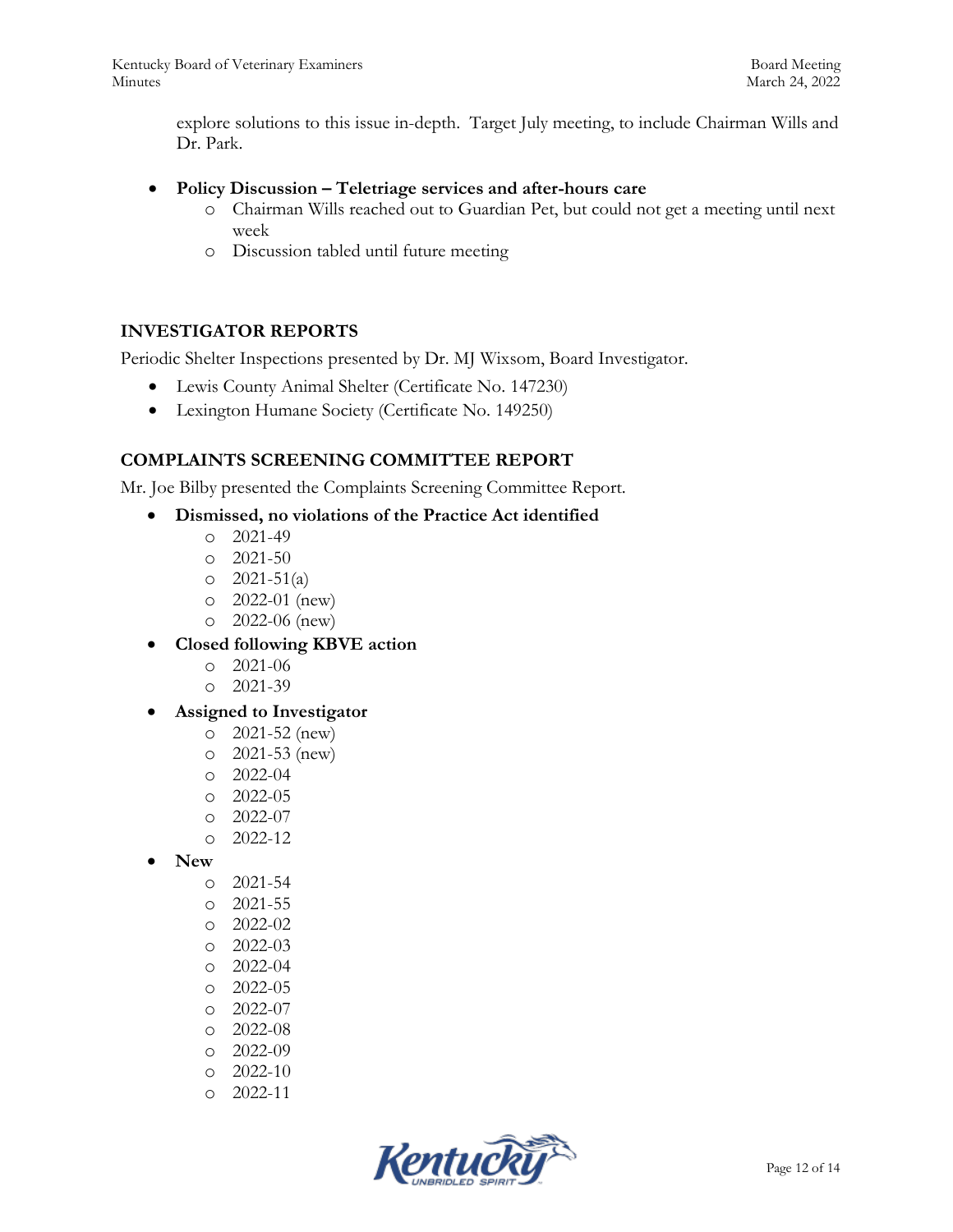Kentucky Board of Veterinary Examiners and the state of the Board Meeting Board Meeting Minutes March 24, 2022

o 2022-12 o 2022-13 o 2022-14

**A MOTION** was made by Dr. Park to accept the recommendations of the Complaints Screening Committee. The motion, seconded by Dr. Eckert, passed unanimously.

## **OPEN DISCUSSION / NEW BUSINESS**

- Questions pending from the Board's Office
	- o Request from Puerto Rico Board of Examiners of Veterinary Medicine to enter into discussions about a reciprocity agreement with Kentucky

Members of the Board discussed this request, and would like to know if Puerto Rico has reciprocity agreements in place with any other jurisdictions. If they do, KBVE would like to see a copy.

Mr. Bilby advised that further research would need completed to verify that KBVE has the authority to develop reciprocity agreements under current law.

- Other Items for Discussion
	- o PILLS Meeting

Ms. Shane provided an update on this interagency meeting. There was a large number of bills filed this session concerning controlled substances, especially cannabis. Of note, KBOP has a new Executive Director, Dr. Christopher Harlow.

- o KBVE Veterinarian Renewal opens July 1 Members of the Board briefly discussed options for the 2022 veterinarian renewal question.
- o Kentucky Board of Pharmacy (KBOP) 201 KAR 2:440 Legend Drug Repository Comment

Members of the Board discussed this proposed regulation and a comment letter submitted on behalf of the KBVE by Chairman Wills. There were two main points of concern.

- KBVE requested that KBOP add a provision in 201 KAR 2:440, Section 2(2), stipulating that an 'Authorized Recipient' of legend drugs for veterinary use must be a KBVE-licensed veterinarian or have a verifiable KBVElicensed veterinarian on staff who shall manage the inventory and prescription of the veterinary legend drugs in compliance with KRS Chapter 321 and associated regulations.
- KBVE requested that the proposed language Section 6 (Authority override) be amended to exclude the Veterinary Medicine Practice Act (KRS Chapter 321) and associated regulations from the scope of this provision.

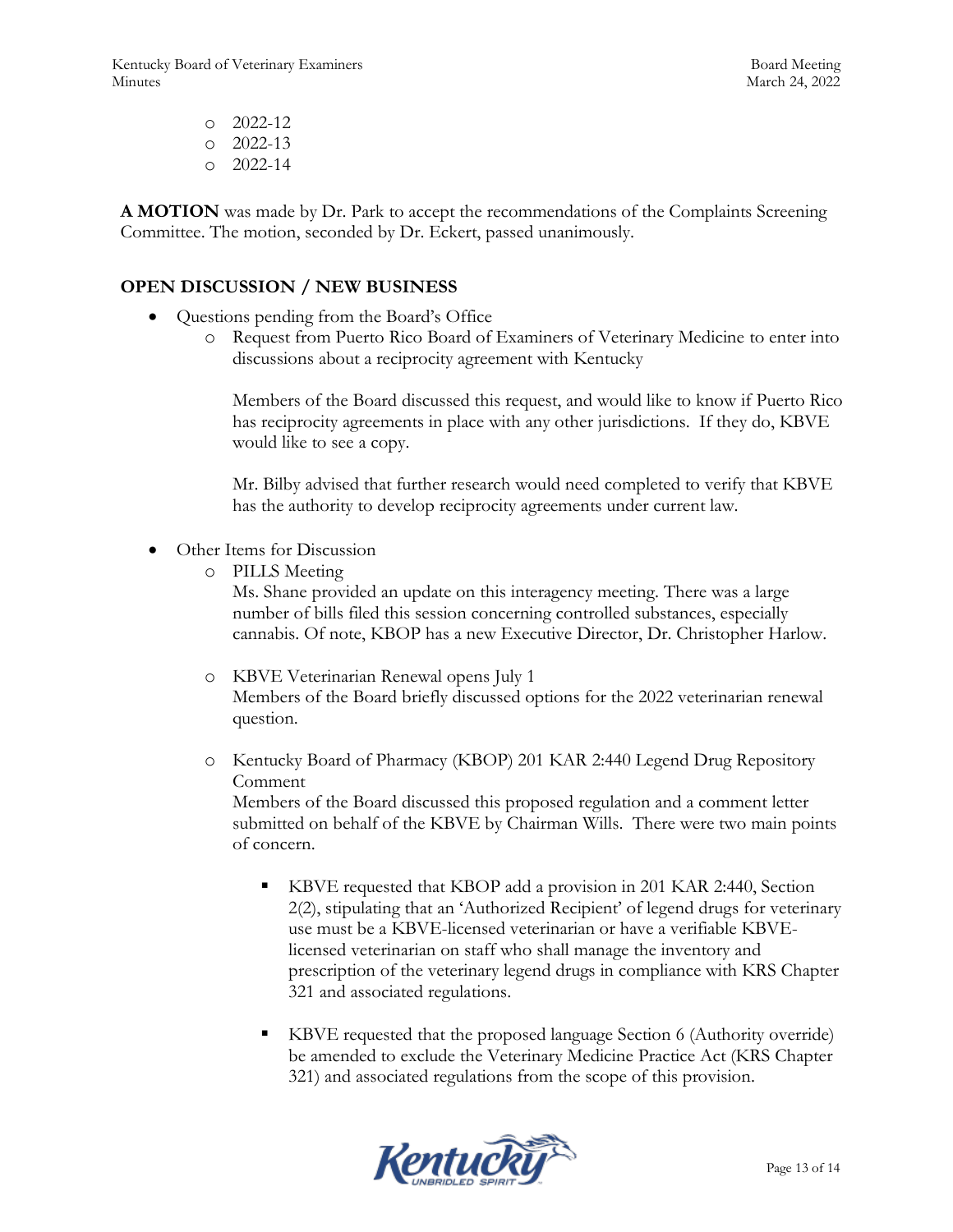Kentucky Board of Veterinary Examiners Minutes

**Board Meeting** March 24, 2022

- o KBOP info re anonymous prescription complaint Members of the Board discussed issues with large online veterinary pharmacies pressuring licensees to fill prescriptions for extended periods, or to fill prescriptions in cases where there was not a current VCPR. The discussion also included reports of said pharmacies changing the drug type or duration of legitimate prescriptions without seeking approval from the prescribing veterinarian.
- o Louisville Metro Animal Services request to continue offering euthanasia training Members of the Board discussed allowed Louisville Metro to continue conducting the 16-hour animal euthanasia training for in-house employees and employees from other Kentucky shelters. They directed Ms. Shane to obtain a copy of the Kentucky Laws module developed by Mr. Gerald Foley for review by the board. If all needed information is included, then Members approve of continued trainings by Louisville Metro.

#### **FUTURE MEETING DATES**

- $\bullet$ The next regularly scheduled board meeting shall be held on: Thursday, May 26 @ 1:00 PM EDT Tentative location: Office of the State Veterinarian, 109 Corporate Drive
- Board Retreat Dates updates on arrival time
	- $\circ$  Arrive June 21 group dinner
	- $\circ$  June 22 working day
	- 0 June 23 working day, depart by 3 pm
- Administrative Hearing in Case # 2020-34 scheduled for June 24

#### **ADJOURNMENT**

Chairman Wills adjourned the meeting at 4:19 pm.

These Meeting Minutes were approved by the Board on May 26, 2022.

Steven J. Wills, DVM, Chairman of the Board

Minutes Recorded by: Minutes Reviewed by:

PRESIDING OFFICER: Steven J. Wills, DVM, Board Chairman Michelle M. Shane, Executive Director Joe A, Bilby, Legal Counsel

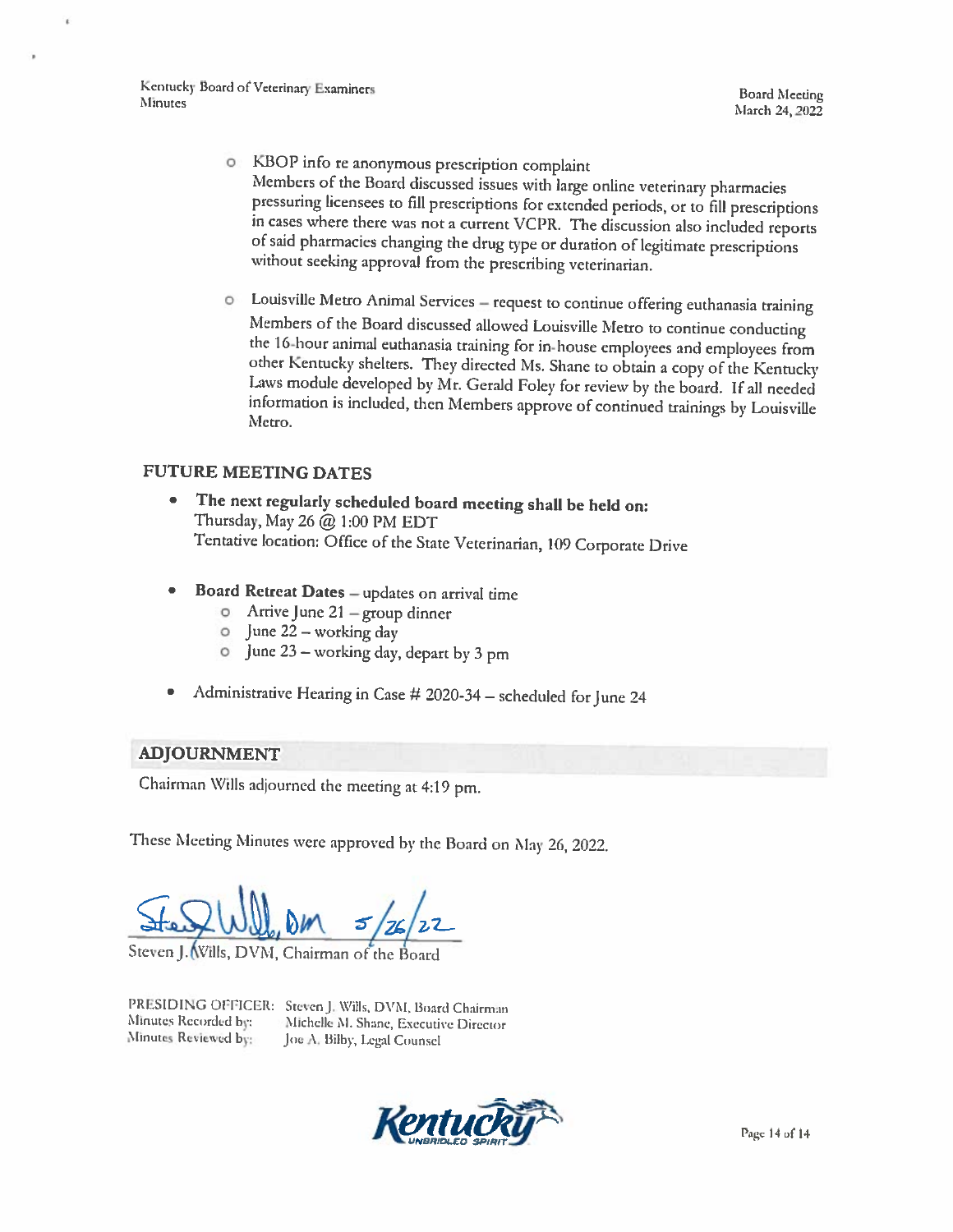

## **KENTUCKY BOARD OF VETERINARY EXAMINERS**

107 Corporate Drive, Second Floor, Frankfort, KY 40601 Office: 502-782-0273 • Fax: 502-695-5887 kybve.com  $\bullet$  yet@ky.gov

# **Meeting Agenda**

**March 24, 2022**

**Meeting Location: Office of the State Veterinarian, 109 Corporate Drive, Frankfort, KY 40601**

#### **COMMITTEE MEETINGS – CLOSED TO THE PUBLIC**

- 10:00 AM Complaints Screening Committee
	-
- 11:00 AM Applications Committee
	- 1:00 PM **BOARD MEETING – PUBLIC MEETING**

## **CALL TO ORDER**

## **ROLL CALL / ESTABLISHMENT OF QUORUM**

#### **CONFIRMATION OF PUBLIC NOTICE**

#### **READING OF MISSION STATEMENT**

## **CONSENT AGENDA**

- Board Meeting Minutes from January 27, 2022
- $\bullet$  Budget Expenditures since 1/27 meeting
- Applications Committee Report on New Applications
- Applications Committee Report on New CE Requests
- Licensure Status Report
- Approval of Board Per Diem and Mileage

#### **BUSINESS AGENDA**

#### **BUDGET MATTERS**

- Contracts
	- o RFP for 16-hour Euthanasia Training Course
	- o RFP for Legal Services
- Constant Contact
- Board Retreat Pricing
- Rush Print job on stakeholder meeting announcements
- Exhibiting materials

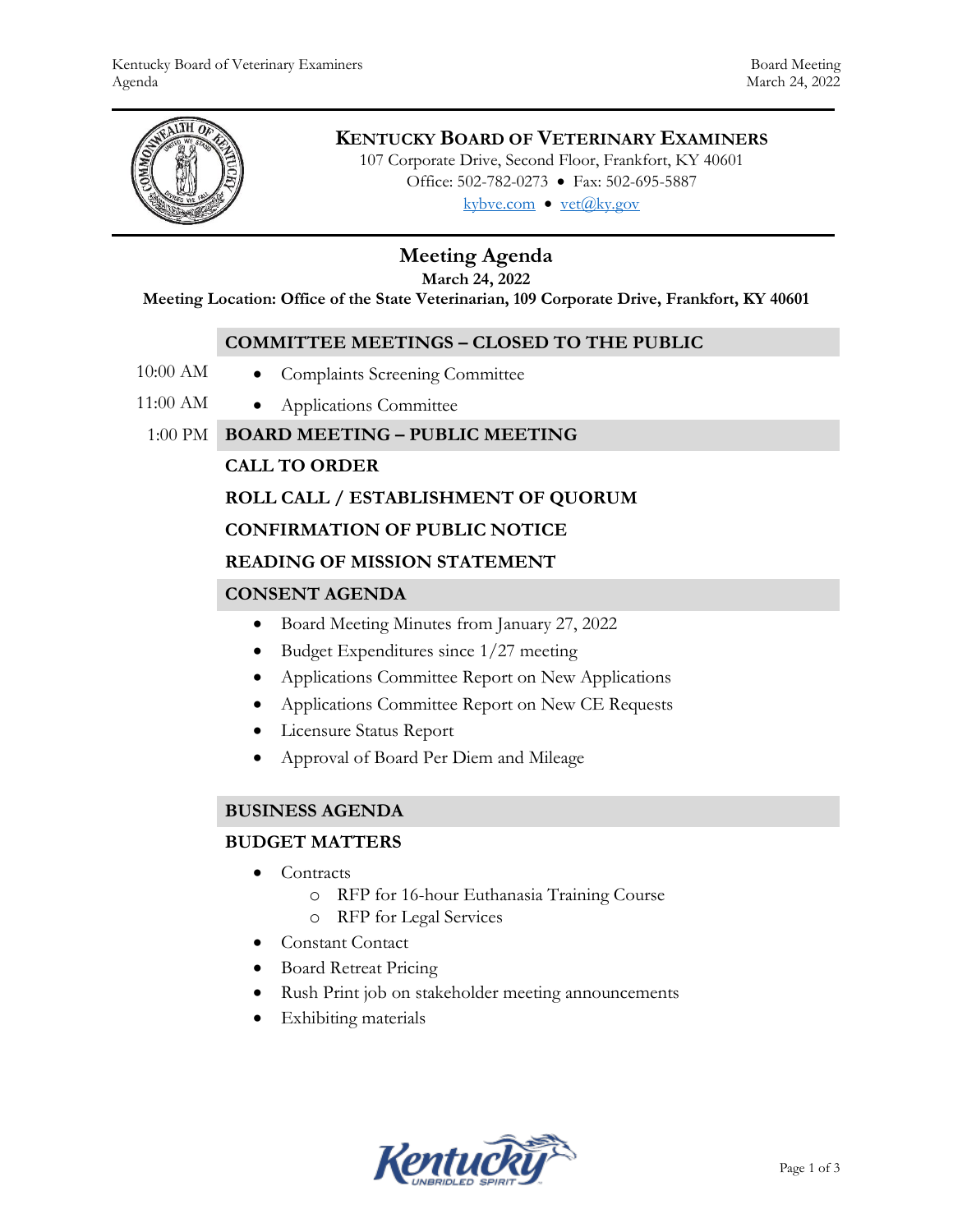## **GUEST SPEAKER**

Dr. Katie Flynn, Office of the State Veterinarian

## **OLD BUSINESS**

- KBVE Committee Assignments for 2022
- AAVSB Updates
	- o Call for Nominations
	- o E.D. / Registrar Quarterly Meeting
- OSV Partnership Meeting Rescheduled
- Kentucky County Judge/Executive Association (KCJEA) and Kentucky Magistrates & Commissioners Association (KMCA) joint meeting in June

## **APPLICATIONS COMMITTEE REPORT**

Auburn Graduates

## **WELLNESS COMMITTEE REPORT**

## **EDUCATION AND OUTREACH COMMITTEE**

• KVMA E&O contract – schedule update

## **GOVERNMENT AFFAIRS COMMITTEE**

- Practice Act Update Stakeholder Meetings
- Policy Discussion Telehealth
- Proposed Regulations
	- o 201 KAR 16:900 series Veterinary Facility Standards
	- o 201 KAR 16:710 Standards for Veterinary Surgery
	- o 201 KAR 16:810 Scope of Practice for Veterinary Technicians
- Dispensing of 503B Products
- Proposed Policies:
	- o No. 2022-01 Provisional licensure for Applicants with Limited Outstanding Application Materials
	- o No. 2022-02 Requirements for Temporary Clinics
- Meeting with Animal Control Advisory Board (ACAB)
- Policy Discussion Equine Dental
- Policy Discussion Teletriage services and after-hours care

## **INVESTIGATOR REPORTS**

Periodic Shelter Inspections